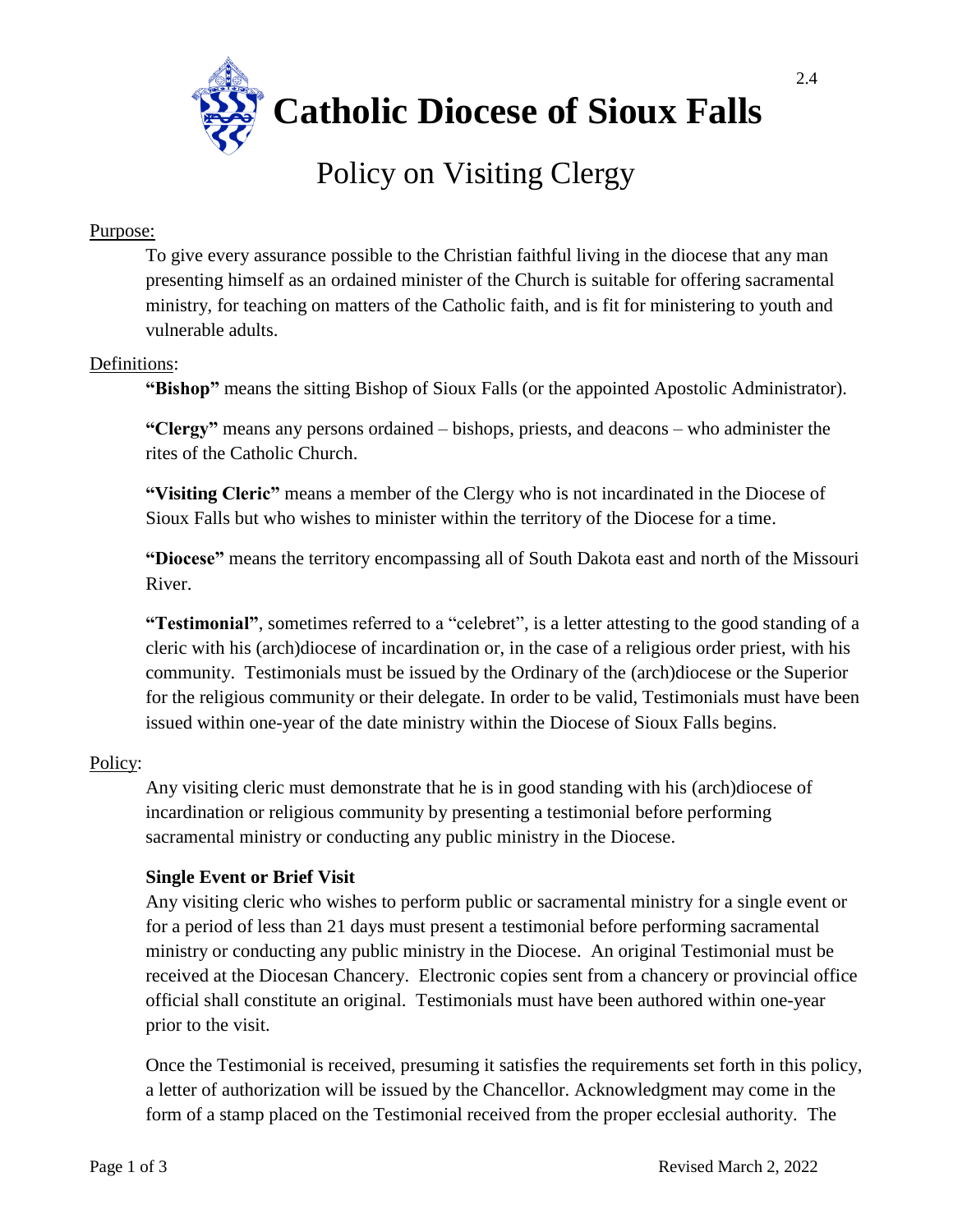parish, school, or institution where the ministry is to be offered by the visiting priest or deacon will be copied on the letter to the visiting cleric informing him that permission has been granted. Without the letter of authorization, ministry is not permitted.

# **Extended Time Ministering in the Diocese**

When a cleric intends to minister for a period of more than 21 days, the same procedure regarding the Testimonial will be followed. In addition, an *Application for Faculties of an Extern Priest or Deacon* must be submitted by the clerics Ordinary or religious superior. The Diocese reserves the right to request supplemental information about the cleric in question should questions arise after review of the completed *Application*.

A cleric who is permitted to minister publicly will be required to comply with the Diocese of Sioux Falls' safe environment requirements relating to background checks, safe environment training and the code of conduct as a condition of the granted permission.

# **Review of Testimonials & Accompanying** *Application*

The Chancellor oversees this review process. The Bishop of Sioux Falls will provide notice in writing to the applying cleric and the applicable parish, school, or institution when the Safe Environment screening and training requirements have been completed. Until that written notification is made, the cleric must not engage in ministry in the Diocese after the initial 21 day period has expired.

To facilitate completing these requirements before the period of ministry is to begin, the Chancellor should be notified as soon as possible but not less than one-month prior to the date the cleric plans to commence ministry.

# **Enforcement**

It is the responsiblity of the local pastor or chaplain for making certain the required attestation letter has been sent to the Chancery.